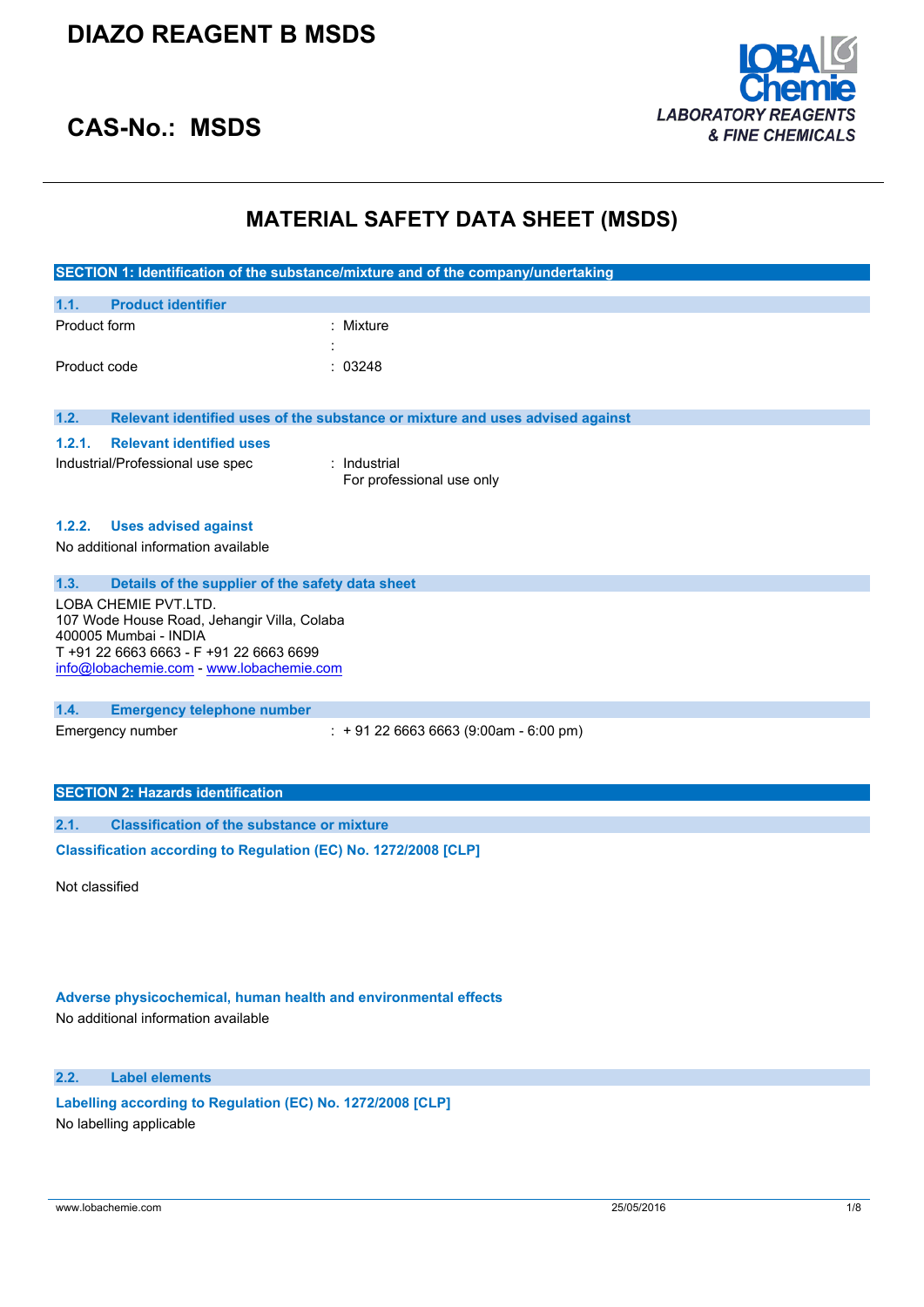Safety Data Sheet

### **2.3. Other hazards**

No additional information available

| <b>SECTION 3: Composition/information on ingredients</b> |                   |  |  |
|----------------------------------------------------------|-------------------|--|--|
|                                                          |                   |  |  |
| 3.1.                                                     | <b>Substances</b> |  |  |
| Not applicable                                           |                   |  |  |

| 3.2. | <b>Mixtures</b> |  |
|------|-----------------|--|

| <b>Name</b>    | <b>Product identifier</b>                                                | $\frac{0}{2}$ | <b>Classification according</b><br>to Regulation (EC) No.<br>1272/2008 [CLP] |
|----------------|--------------------------------------------------------------------------|---------------|------------------------------------------------------------------------------|
| Water          | (CAS-No.) 7732-18-5<br>(EC-No.) 231-791-2                                | $>= 99$       | Not classified                                                               |
| Sodium nitrite | (CAS-No.) 7632-00-0<br>(EC-No.) 231-555-9<br>(EC Index-No.) 007-010-00-4 | $0.01 - 1$    | Ox. Sol. 1, H271<br>Acute Tox. 3 (Oral), H301<br>Aquatic Acute 1, H400       |

Full text of H-statements: see section 16

|      | <b>SECTION 4: First aid measures</b>                                                                                                                       |                                                                                                                                                             |
|------|------------------------------------------------------------------------------------------------------------------------------------------------------------|-------------------------------------------------------------------------------------------------------------------------------------------------------------|
|      |                                                                                                                                                            |                                                                                                                                                             |
| 4.1. | <b>Description of first aid measures</b>                                                                                                                   |                                                                                                                                                             |
|      | First-aid measures after inhalation<br>First-aid measures after skin contact<br>First-aid measures after eye contact<br>First-aid measures after ingestion | : Assure fresh air breathing. Allow the victim to rest.<br>: Wash with plenty of water $/$<br>: Rinse immediately with plenty of water.<br>$:$ Rinse mouth. |
| 4.2. |                                                                                                                                                            | Most important symptoms and effects, both acute and delayed                                                                                                 |
|      | No additional information available                                                                                                                        |                                                                                                                                                             |
| 4.3. |                                                                                                                                                            | Indication of any immediate medical attention and special treatment needed                                                                                  |
|      | Treat symptomatically.                                                                                                                                     |                                                                                                                                                             |
|      | <b>SECTION 5: Firefighting measures</b>                                                                                                                    |                                                                                                                                                             |
|      |                                                                                                                                                            |                                                                                                                                                             |
| 5.1. | <b>Extinguishing media</b>                                                                                                                                 |                                                                                                                                                             |
|      | Suitable extinguishing media                                                                                                                               | : Carbon dioxide. Dry powder. Foam. Water spray.                                                                                                            |
|      | Unsuitable extinguishing media                                                                                                                             | : Do not use a heavy water stream.                                                                                                                          |
| 5.2. | Special hazards arising from the substance or mixture                                                                                                      |                                                                                                                                                             |
|      | No additional information available                                                                                                                        |                                                                                                                                                             |
| 5.3. | <b>Advice for firefighters</b>                                                                                                                             |                                                                                                                                                             |
|      | Protection during firefighting                                                                                                                             | Do not enter fire area without proper protective equipment, including respiratory<br>protection.                                                            |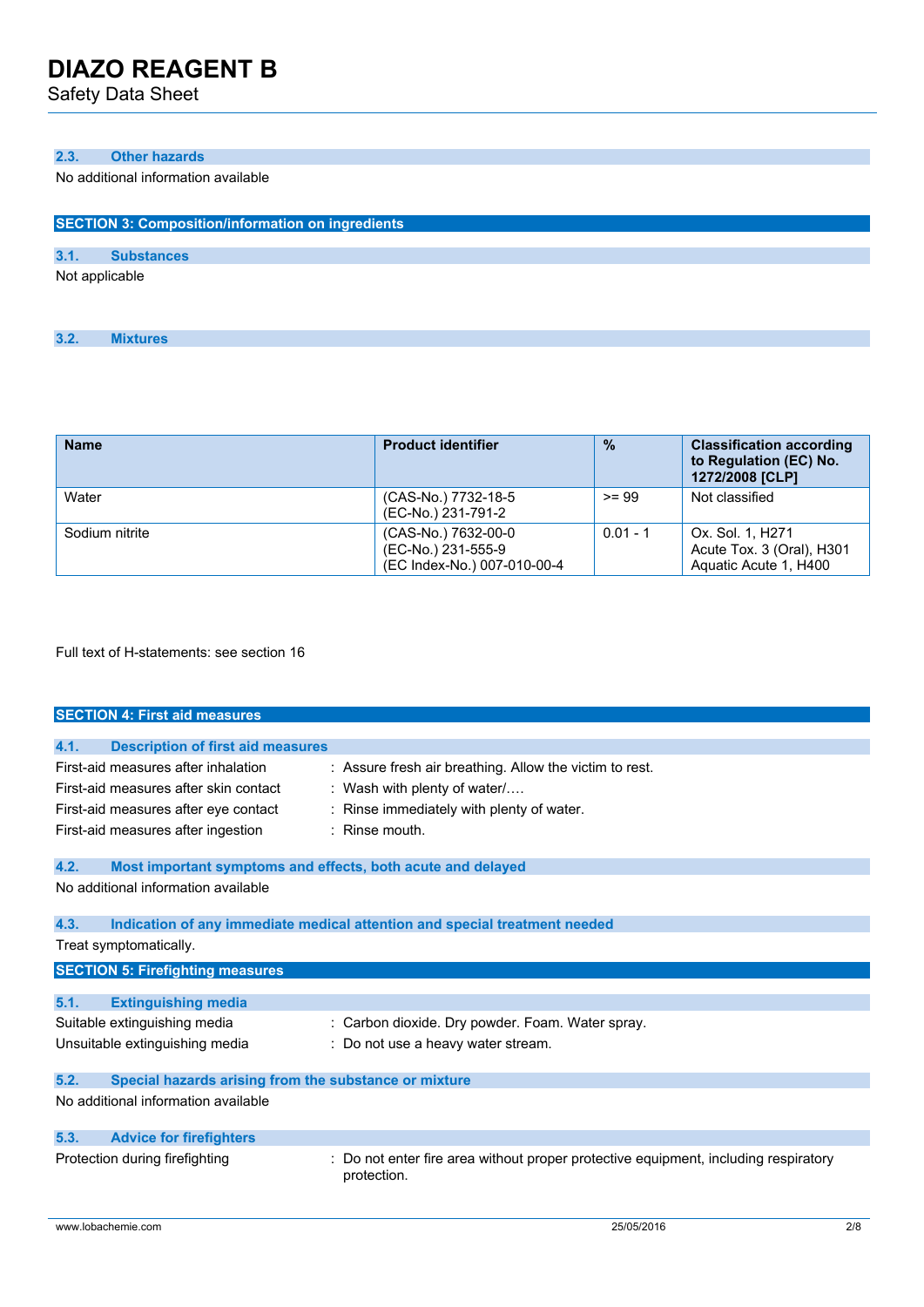Safety Data Sheet

|        | <b>SECTION 6: Accidental release measures</b>                       |                                                                                                                            |  |  |
|--------|---------------------------------------------------------------------|----------------------------------------------------------------------------------------------------------------------------|--|--|
|        |                                                                     |                                                                                                                            |  |  |
| 6.1.   |                                                                     | Personal precautions, protective equipment and emergency procedures                                                        |  |  |
| 6.1.1. | For non-emergency personnel                                         |                                                                                                                            |  |  |
|        | Emergency procedures                                                | : Evacuate unnecessary personnel.                                                                                          |  |  |
| 6.1.2. | For emergency responders                                            |                                                                                                                            |  |  |
|        | Protective equipment                                                | : Use personal protective equipment as required.                                                                           |  |  |
|        |                                                                     |                                                                                                                            |  |  |
| 6.2.   | <b>Environmental precautions</b>                                    |                                                                                                                            |  |  |
|        | Avoid release to the environment.                                   |                                                                                                                            |  |  |
|        |                                                                     |                                                                                                                            |  |  |
| 6.3.   | Methods and material for containment and cleaning up                |                                                                                                                            |  |  |
|        | Methods for cleaning up                                             | : Collect spillage. On land, sweep or shovel into suitable containers.                                                     |  |  |
| 6.4.   | <b>Reference to other sections</b>                                  |                                                                                                                            |  |  |
|        | No additional information available                                 |                                                                                                                            |  |  |
|        | <b>SECTION 7: Handling and storage</b>                              |                                                                                                                            |  |  |
|        |                                                                     |                                                                                                                            |  |  |
| 7.1.   | <b>Precautions for safe handling</b>                                |                                                                                                                            |  |  |
|        | Precautions for safe handling                                       | : Avoid contact with skin and eyes. Do not breathe vapours.                                                                |  |  |
|        | Hygiene measures                                                    | : Wash hands and other exposed areas with mild soap and water before eating,<br>drinking or smoking and when leaving work. |  |  |
| 7.2.   | <b>Conditions for safe storage, including any incompatibilities</b> |                                                                                                                            |  |  |
|        | Storage conditions                                                  | : Store in a well-ventilated place. Keep container tightly closed.                                                         |  |  |
| 7.3.   | <b>Specific end use(s)</b>                                          |                                                                                                                            |  |  |
|        | No additional information available                                 |                                                                                                                            |  |  |
|        | <b>SECTION 8: Exposure controls/personal protection</b>             |                                                                                                                            |  |  |
| 8.1.   |                                                                     |                                                                                                                            |  |  |
|        | <b>Control parameters</b>                                           |                                                                                                                            |  |  |
|        | No additional information available                                 |                                                                                                                            |  |  |

| 8.2.<br><b>Exposure controls</b>                              |                                                                    |  |  |
|---------------------------------------------------------------|--------------------------------------------------------------------|--|--|
| Hand protection                                               | : Protective gloves                                                |  |  |
| Eye protection                                                | : Chemical goggles or safety glasses                               |  |  |
| Skin and body protection                                      | : Wear suitable protective clothing                                |  |  |
| Respiratory protection                                        | : [In case of inadequate ventilation] wear respiratory protection. |  |  |
| <b>SECTION 9: Physical and chemical properties</b>            |                                                                    |  |  |
| 9.1.<br>Information on basic physical and chemical properties |                                                                    |  |  |
| Physical state                                                | $:$ Liquid                                                         |  |  |
| Colour                                                        | : Clear Colorless.                                                 |  |  |
| Odour                                                         | : odourless.                                                       |  |  |
| Odour threshold                                               | : No data available                                                |  |  |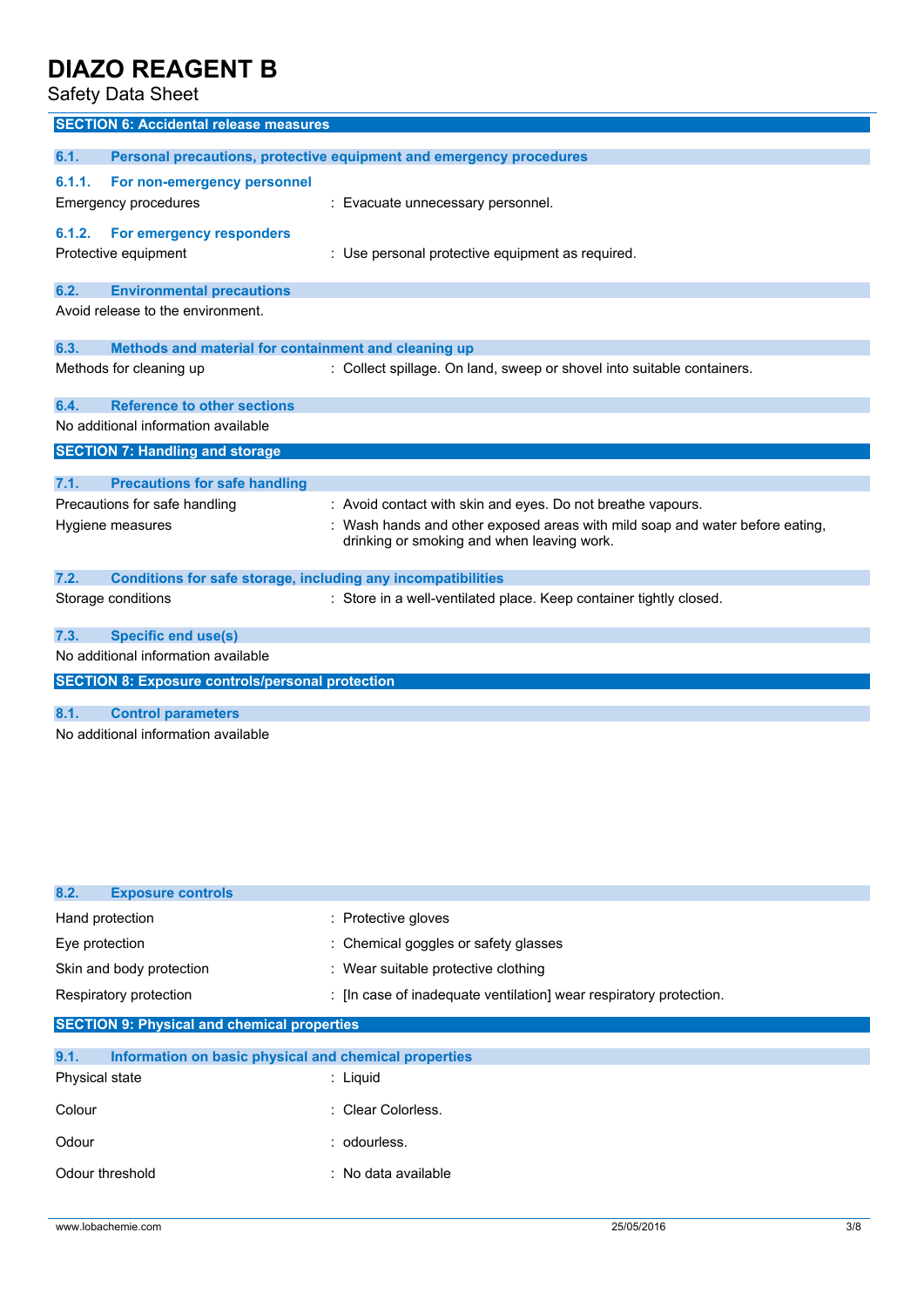# Safety Data Sheet

| pH                                                             | : No data available |
|----------------------------------------------------------------|---------------------|
| Relative evaporation rate (butylacetate=1) : No data available |                     |
| Melting point                                                  | : No data available |
| Freezing point                                                 | No data available   |
| Boiling point                                                  | No data available   |
| Flash point                                                    | No data available   |
| Auto-ignition temperature                                      | No data available   |
| Decomposition temperature                                      | : No data available |
| Flammability (solid, gas)                                      | : No data available |
| Vapour pressure                                                | : No data available |
| Relative vapour density at 20 °C                               | : No data available |
| Relative density                                               | : No data available |
| Solubility                                                     | No data available   |
| Log Pow                                                        | : No data available |
| Viscosity, kinematic                                           | No data available   |
| Viscosity, dynamic                                             | : No data available |
| Explosive properties                                           | No data available   |
| Oxidising properties                                           | No data available   |
| <b>Explosive limits</b>                                        | No data available   |
| <b>Other information</b><br>9.2.                               |                     |
| No additional information available                            |                     |
| <b>SECTION 10: Stability and reactivity</b>                    |                     |
| 10.1.<br><b>Reactivity</b>                                     |                     |
| No additional information available                            |                     |
| <b>Chemical stability</b><br>10.2.                             |                     |
| Stable under normal conditions.                                |                     |

# **10.3. Possibility of hazardous reactions**

No additional information available

# **10.4. Conditions to avoid**

Air contact. Direct sunlight. Overheating.

### **10.5. Incompatible materials**

No additional information available

### **10.6. Hazardous decomposition products**

No additional information available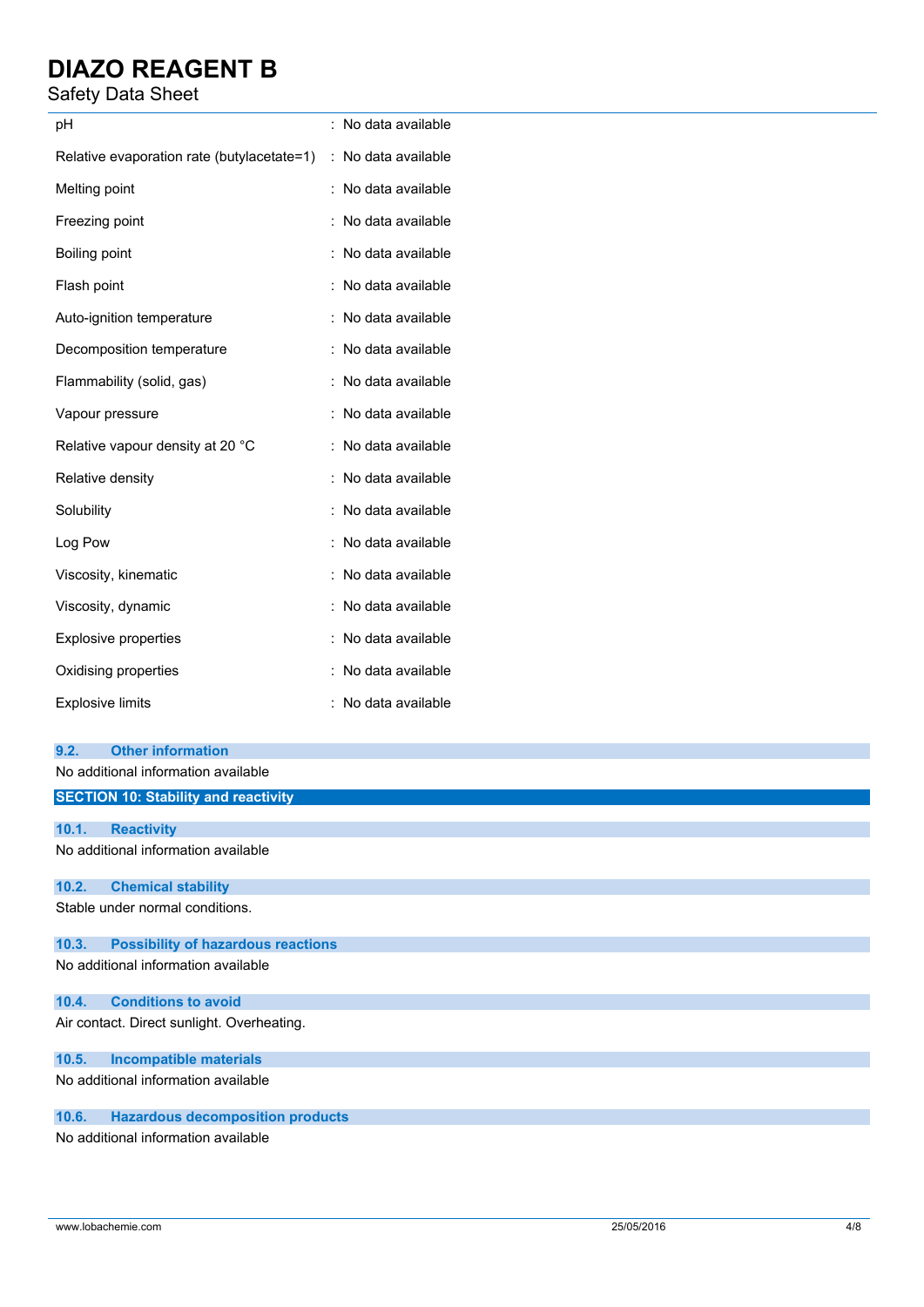Safety Data Sheet

### **SECTION 11: Toxicological information**

| 11.1.          | Information on toxicological effects |                  |
|----------------|--------------------------------------|------------------|
| Acute toxicity |                                      | : Not classified |
|                | Skin corrosion/irritation            | : Not classified |
|                | Serious eye damage/irritation        | : Not classified |
|                | Respiratory or skin sensitisation    | : Not classified |
|                | Germ cell mutagenicity               | : Not classified |
|                | Carcinogenicity                      | : Not classified |
|                | Reproductive toxicity                | : Not classified |
|                | STOT-single exposure                 | : Not classified |
|                | STOT-repeated exposure               | : Not classified |
|                | Aspiration hazard                    | : Not classified |

| <b>SECTION 12: Ecological information</b>     |
|-----------------------------------------------|
|                                               |
| 12.1.<br><b>Toxicity</b>                      |
| No additional information available           |
| <b>Persistence and degradability</b><br>12.2. |
| No additional information available           |
| 12.3.<br><b>Bioaccumulative potential</b>     |
| No additional information available           |
| 12.4.<br><b>Mobility in soil</b>              |
| No additional information available           |

# **12.5. Results of PBT and vPvB assessment**

No additional information available

| 12.6. Other adverse effects                |
|--------------------------------------------|
| No additional information available        |
| <b>SECTION 13: Disposal considerations</b> |
|                                            |
| 13.1. Waste treatment methods              |
| No additional information available        |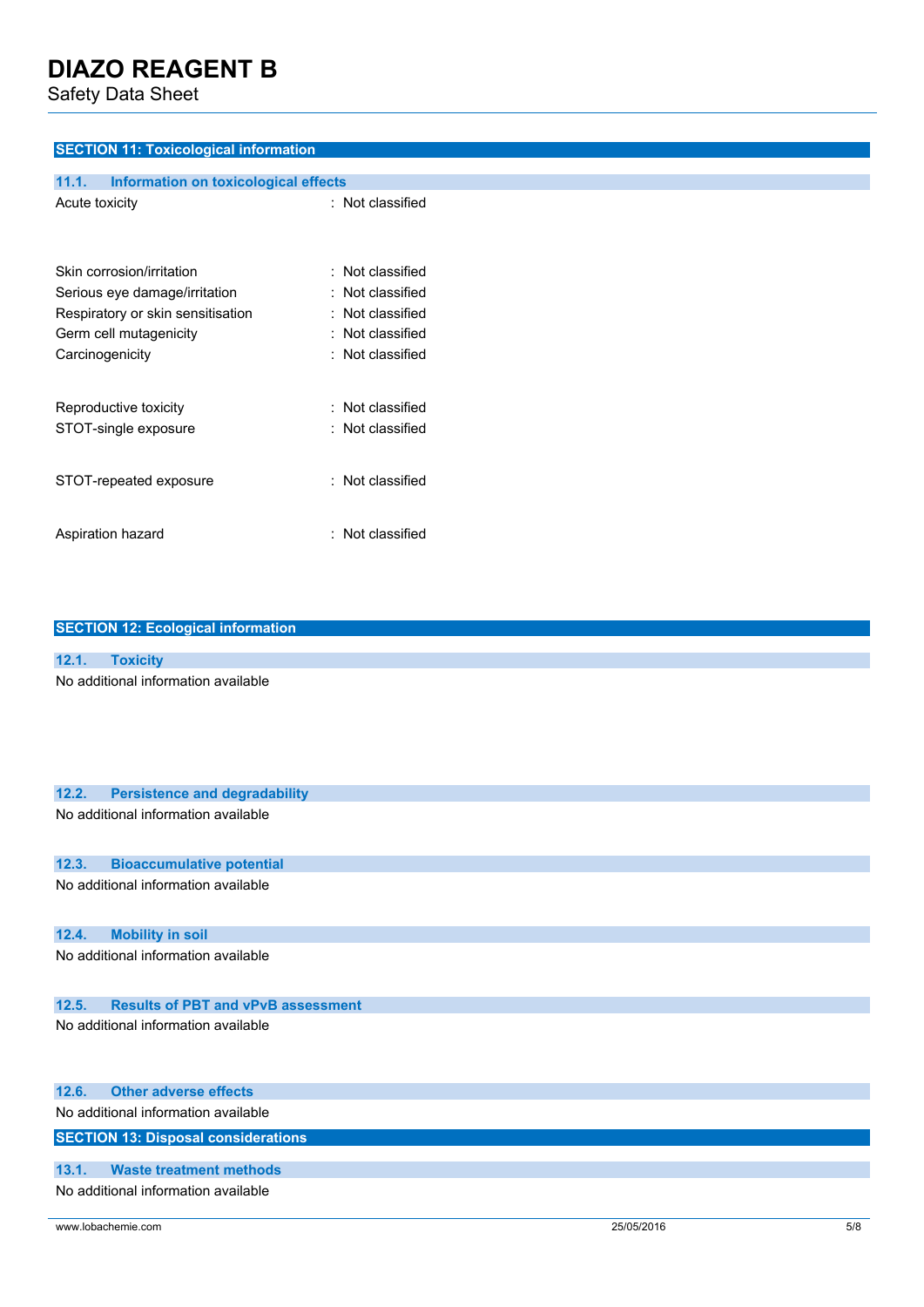Safety Data Sheet

# **SECTION 14: Transport information**

In accordance with ADR / RID / IMDG / IATA / ADN

| <b>UN number</b><br>14.1.                   |                                        |
|---------------------------------------------|----------------------------------------|
| UN-No. (ADR)                                | : Not applicable                       |
| UN-No. (IMDG)                               | Not applicable                         |
| UN-No. (IATA)                               | Not applicable                         |
| UN-No. (ADN)                                | Not applicable                         |
| UN-No. (RID)                                | Not applicable                         |
| 14.2.<br><b>UN proper shipping name</b>     |                                        |
| Proper Shipping Name (ADR)                  | : Not applicable                       |
| Proper Shipping Name (IMDG)                 | Not applicable                         |
| Proper Shipping Name (IATA)                 | Not applicable                         |
| Proper Shipping Name (ADN)                  | Not applicable                         |
| Proper Shipping Name (RID)                  | : Not applicable                       |
| 14.3.<br><b>Transport hazard class(es)</b>  |                                        |
| <b>ADR</b>                                  |                                        |
| Transport hazard class(es) (ADR)            | : Not applicable                       |
| <b>IMDG</b>                                 |                                        |
| Transport hazard class(es) (IMDG)           | : Not applicable                       |
| <b>IATA</b>                                 |                                        |
| Transport hazard class(es) (IATA)           | : Not applicable                       |
| <b>ADN</b>                                  |                                        |
| Transport hazard class(es) (ADN)            | : Not applicable                       |
| <b>RID</b>                                  |                                        |
| Transport hazard class(es) (RID)            | : Not applicable                       |
| <b>Packing group</b><br>14.4.               |                                        |
| Packing group (ADR)                         | : Not applicable                       |
| Packing group (IMDG)                        | Not applicable                         |
|                                             |                                        |
| Packing group (IATA)<br>Packing group (ADN) | Not applicable<br>Not applicable       |
| Packing group (RID)                         | : Not applicable                       |
| 14.5.<br><b>Environmental hazards</b>       |                                        |
| Dangerous for the environment               | $:$ No                                 |
| Marine pollutant                            | : No                                   |
| Other information                           | No supplementary information available |

#### $14.6.$ **14.6. Special precautions for user**

**- Overland transport**

No data available

**- Transport by sea**

No data available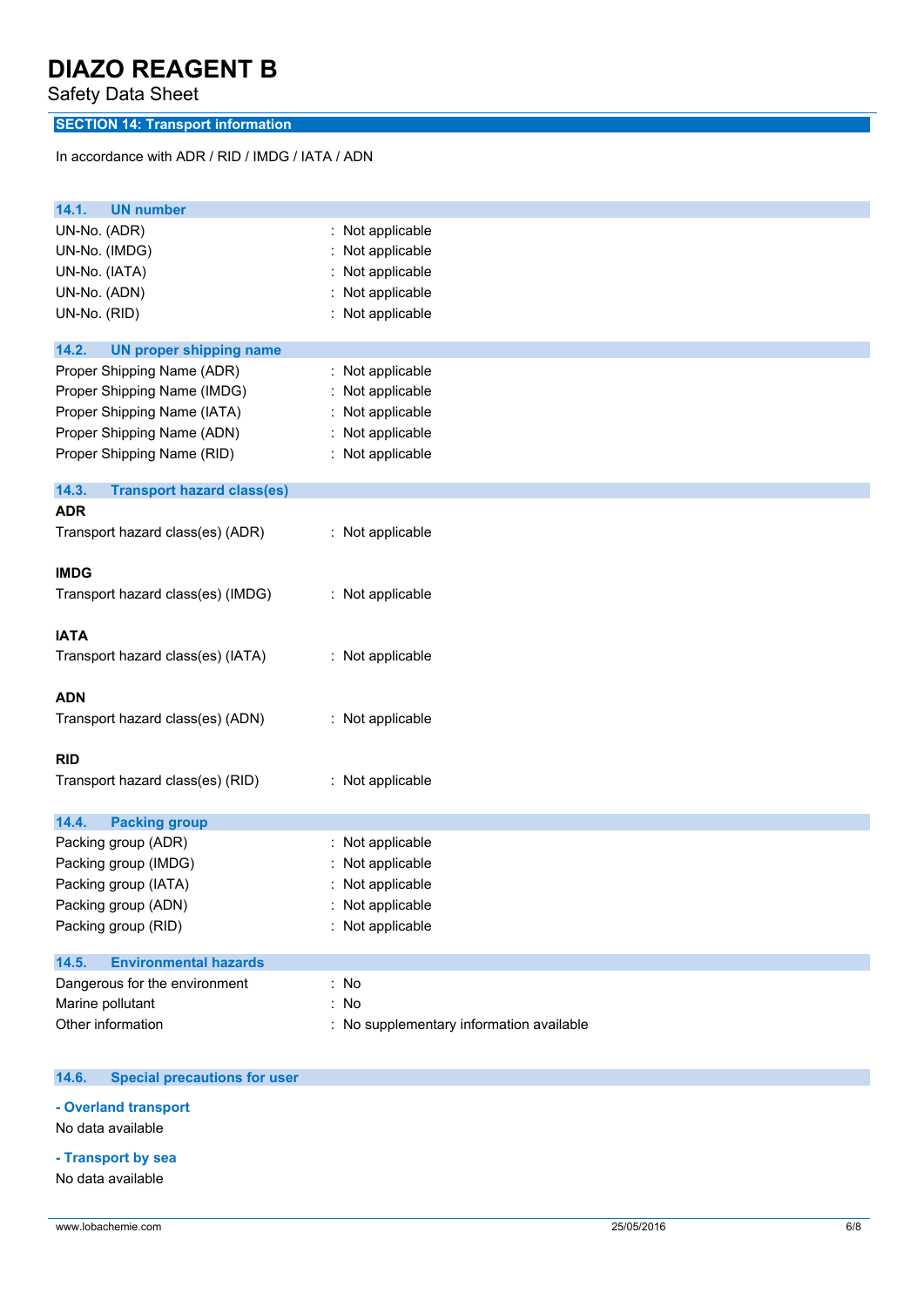Safety Data Sheet

#### **- Air transport**

No data available

#### **- Inland waterway transport**

No data available

**- Rail transport**

No data available

#### **14.7. Transport in bulk according to Annex II of MARPOL 73/78 and the IBC Code**

Not applicable

**SECTION 15: Regulatory information**

**15.1. Safety, health and environmental regulations/legislation specific for the substance or mixture**

#### **15.1.1. EU-Regulations**

Contains no REACH substances with Annex XVII restrictions Contains no substance on the REACH candidate list

Contains no REACH Annex XIV substances

### **15.1.2. National regulations**

#### **Germany**

| Reference to AwSV                                                                       | : Water hazard class (WGK) 3, severe hazard to water (Classification according to<br>AwSV, Annex 1) |
|-----------------------------------------------------------------------------------------|-----------------------------------------------------------------------------------------------------|
| 12th Ordinance Implementing the Federal<br>Immission Control Act - 12. BlmSchV          | : Is not subject of the 12. BlmSchV (Hazardous Incident Ordinance)                                  |
| <b>Netherlands</b>                                                                      |                                                                                                     |
| SZW-lijst van kankerverwekkende stoffen                                                 | : None of the components are listed                                                                 |
| SZW-lijst van mutagene stoffen                                                          | : None of the components are listed                                                                 |
| NIET-limitatieve lijst van voor de<br>voortplanting giftige stoffen - Borstvoeding      | : None of the components are listed                                                                 |
| NIET-limitatieve lijst van voor de<br>voortplanting giftige stoffen -<br>Vruchtbaarheid | : None of the components are listed                                                                 |
| NIET-limitatieve lijst van voor de<br>voortplanting giftige stoffen - Ontwikkeling      | : None of the components are listed                                                                 |

### **15.2. Chemical safety assessment**

No additional information available

### **SECTION 16: Other information**